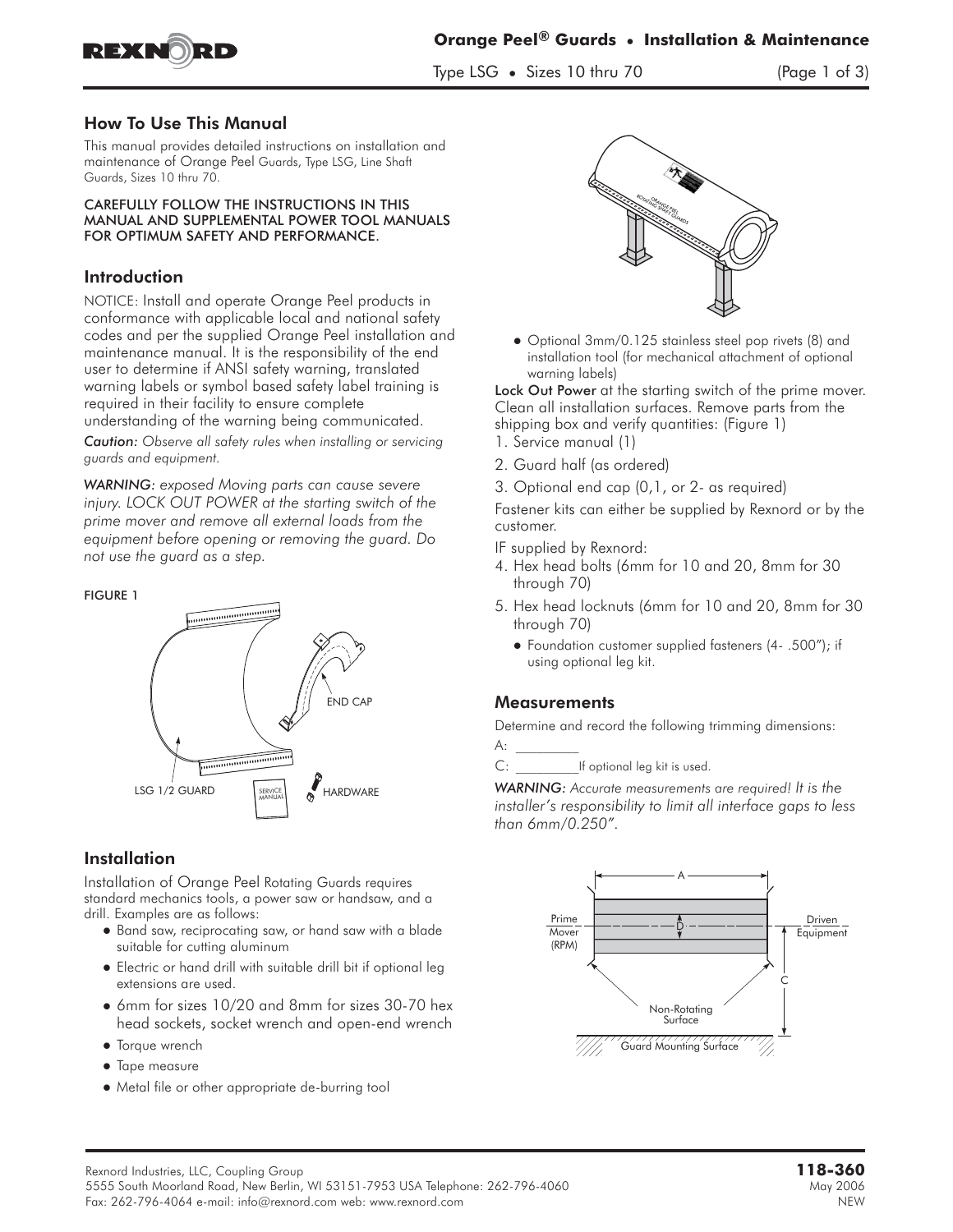**REXNORD** 

(Page 2 of 3) Type LSG **•** Size 20 thru 70

# **Guard Trimming and Pre-Assembly (FIG 2)**

Trim the aluminum guard section(s) to the **A** measurement. The guard section flange holes are spaced at 25.4 mm (1.00 inch) increments.

#### *Caution: Be sure to trim the guard sections to their mating half.*

These can be scribed or marked using the other extension half, to help ensure a straight cut. Be sure to double check your work. Support the section to be trimmed. It should be held firmly for safe trimming following the sawing tool manufactures operating instructions. Be sure to read and follow the instructions thoroughly. After trimming, file or de-burr the respective sections flat and smooth. You can now bolt the optional end caps (if required) to their mating guard section. The end cap center tab can be permanently fastened to guard half by drilling a pilot hole into the guard section and fasten with a bolt to retain it in place (one fastener per guard section).



FIGURE 3



### Guard Installation

### Foundation attachment, using optional Leg kit

Refer to Figure 3 for parts list

Use the pre-determined centerline of the equipment being guarded. Cut the u-channel to length required for given centerline. For u-channel dimension, subtract the radius of the LSG guard (**See Table 1, Page 3**) plus 0.500" (the thickness of the wing bracket and base bracket) from the centerline dimension, cut u-channel accordingly. Put the base bracket on to the u-channel temporarily and the wing bracket on the u-channel temporarily. Do a preliminary verification fit of the guard and leg kit on the equipment, trim if necessary. At this time determine where the legs will be positioned on both the bottom of the guard and the base. You may have to manually bend the wing bracket to form it to the radius of the guard for proper fit. Mark the mounting holes for the wing bracket at this time.

Remove guard from the machine and drill holes into guard for mounting holes on the wing bracket. Install the wing brackets to the guard; be sure to put the locknuts on the guard outside to allow for proper clearances. Drill or fasten studs to foundation. Attach the base bracket to the U-channel and the U-channel to the wing brackets. Position the guard into proper location and re-verify the fit.

Position bottom guard section with leg kit(s) installed to guard section in its final location. Be sure the rotating members are centered in the guard and that no gaps greater than 6mm/0.250" exist. Mark the foundation drilling location in the center of each leg base hole. Drill or tap a hole for use with a suitable customer supplied fastener or mounting stud. See Figure 4 for leg kit base layout.





### Optional Leg Kit parts list:

- **1. 1-35.5" length u-channel**
- 2. 1-wing fitting
- 3. 1- square base
- 4. 4- channel nuts
- 5. 6- 0.500"-13 hex head cap screws
- 6. 2- 0.500"-13 Hexagon nuts
- 7. 2- 0.500" Lock washers

**118-360** Rexnord Industries, LLC, Coupling Group

May 2006 5555 South Moorland Road, New Berlin, WI 5315-7953 USA Telephone: 262-796-4060 NEW Fax: 262-796-4064 e-mail: info@rexnord.com web: www.rexnord.com